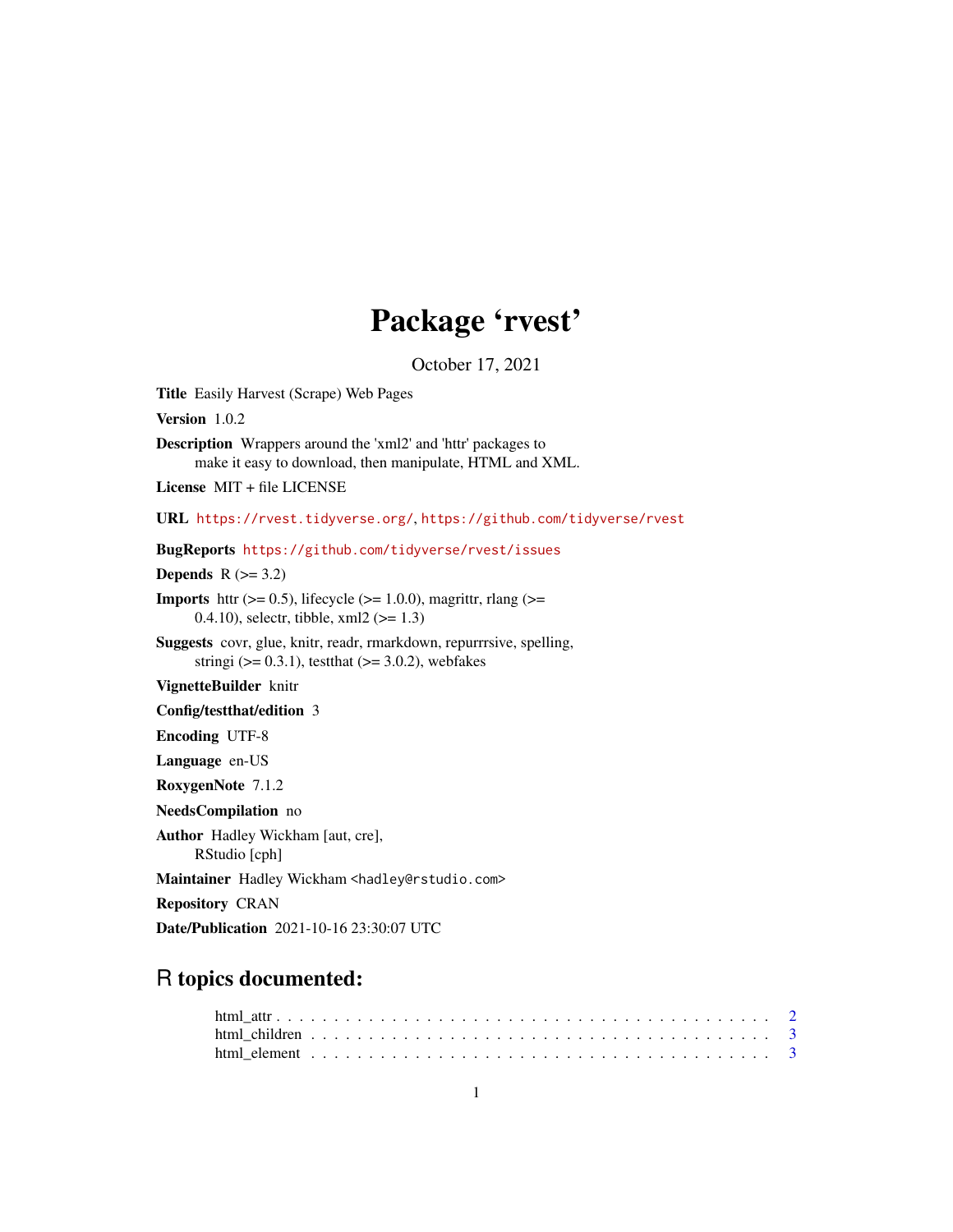#### <span id="page-1-0"></span>2 html\_attr

| Index | 12 |
|-------|----|
|       |    |
|       |    |
|       |    |
|       |    |
|       |    |
|       |    |

html\_attr *Get element attributes*

#### Description

html\_attr() gets a single attribute; html\_attrs() gets all attributes.

#### Usage

```
html_attr(x, name, default = NA_character_)
```
html\_attrs(x)

#### Arguments

| $\mathsf{x}$ | A document (from read_html()), node set (from html_elements()), node                      |
|--------------|-------------------------------------------------------------------------------------------|
| name         | Name of attribute to retrieve.                                                            |
| default      | A string used as a default value when the attribute does not exist in every ele-<br>ment. |

#### Value

A character vector (for html\_attr()) or list (html\_attrs()) the same length as x.

```
html <- minimal_html('<ul>
  <li><a href="https://a.com" class="important">a</a></li>
  <li class="active"><a href="https://c.com">b</a></li>
  <li><a href="https://c.com">b</a></li>
  </ul>')
html %>% html_elements("a") %>% html_attrs()
html %>% html_elements("a") %>% html_attr("href")
html %>% html_elements("li") %>% html_attr("class")
html %>% html_elements("li") %>% html_attr("class", default = "inactive")
```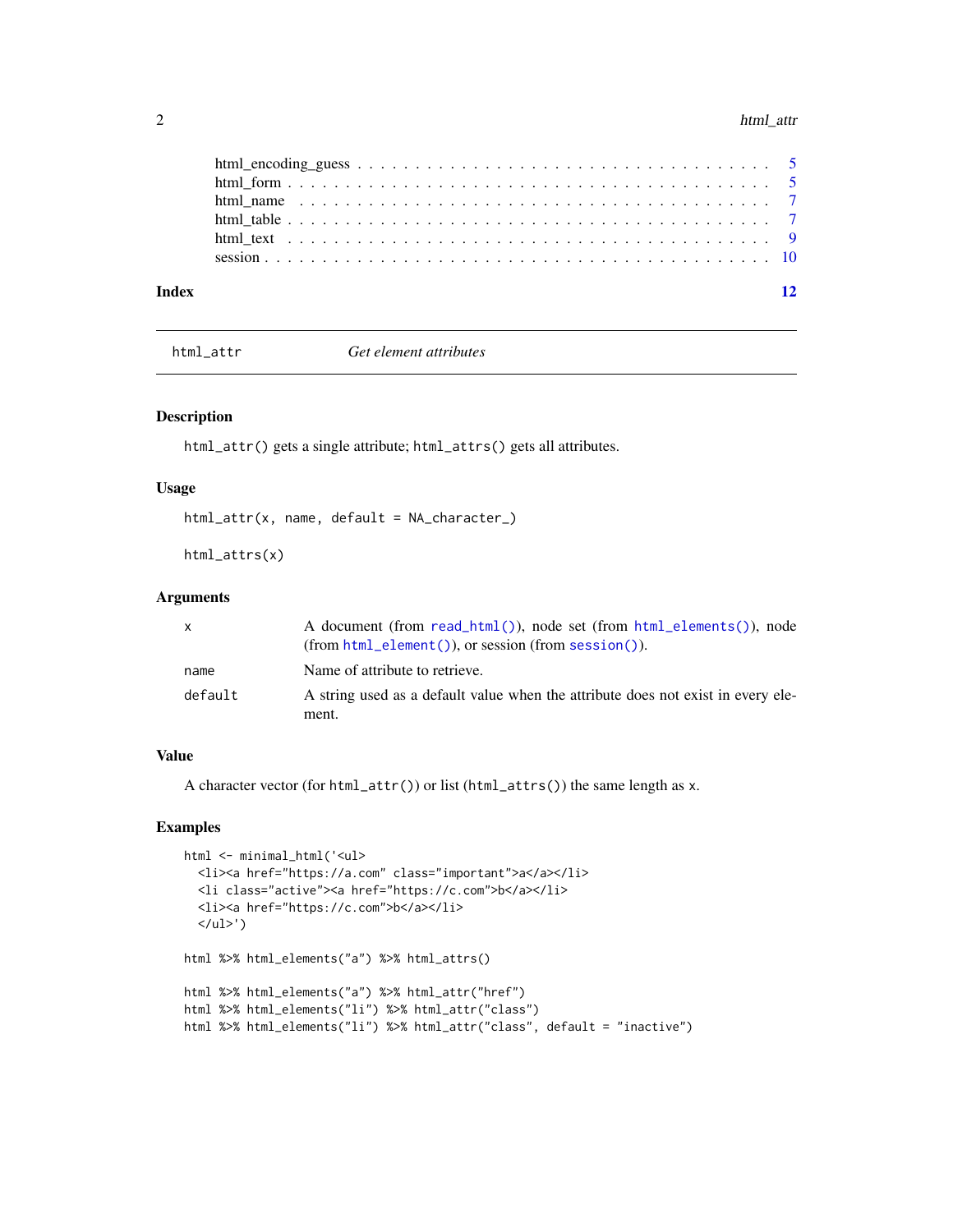<span id="page-2-0"></span>html\_children *Get element children*

#### Description

Get element children

#### Usage

html\_children(x)

#### Arguments

x A document (from [read\\_html\(\)](#page-0-0)), node set (from [html\\_elements\(\)](#page-2-1)), node (from [html\\_element\(\)](#page-2-2)), or session (from [session\(\)](#page-9-1)).

#### Examples

```
html <- minimal_html("<ul><li>1<li>2<li>3</ul>")
ul <- html_elements(html, "ul")
html_children(ul)
```

```
html <- minimal_html("<p>Hello <br/> <br/>b>Hadley</b>><i>!</i>')
p <- html_elements(html, "p")
html_children(p)
```
<span id="page-2-2"></span>html\_element *Select elements from an HTML document*

#### <span id="page-2-1"></span>Description

html\_element() and html\_elements() find HTML element using CSS selectors or XPath expressions. CSS selectors are particularly useful in conjunction with <https://selectorgadget.com/>, which makes it very easy to discover the selector you need.

#### Usage

html\_element(x, css, xpath)

html\_elements(x, css, xpath)

#### Arguments

|            | Either a document, a node set or a single node.                              |
|------------|------------------------------------------------------------------------------|
| css, xpath | Elements to select. Supply one of css or xpath depending on whether you want |
|            | to use a CSS selector or XPath 1.0 expression.                               |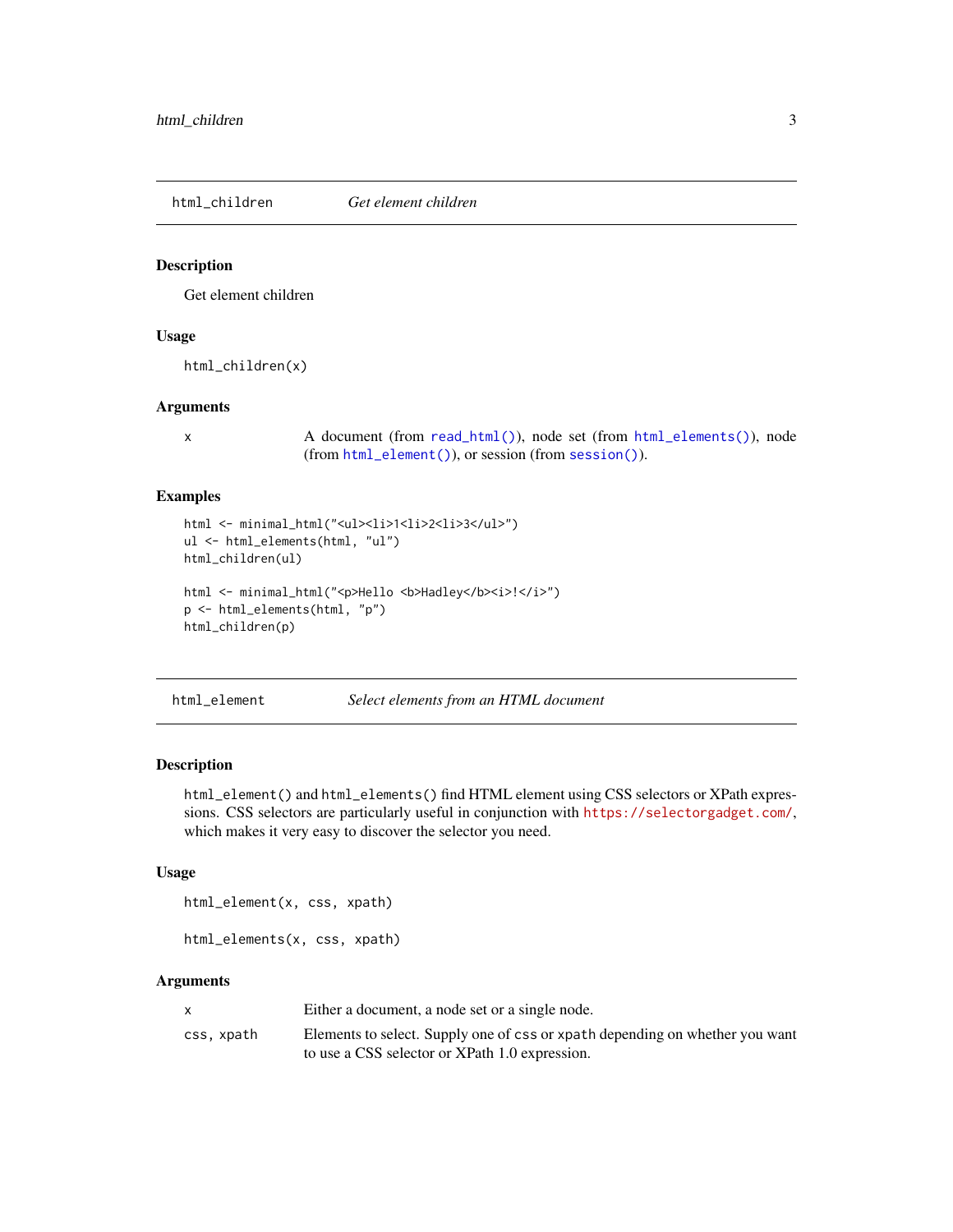html\_element() returns a nodeset the same length as the input. html\_elements() flattens the output so there's no direct way to map the output to the input.

#### CSS selector support

CSS selectors are translated to XPath selectors by the selectr package, which is a port of the python cssselect library, <https://pythonhosted.org/cssselect/>.

It implements the majority of CSS3 selectors, as described in [http://www.w3.org/TR/2011/](http://www.w3.org/TR/2011/REC-css3-selectors-20110929/) [REC-css3-selectors-20110929/](http://www.w3.org/TR/2011/REC-css3-selectors-20110929/). The exceptions are listed below:

- Pseudo selectors that require interactivity are ignored: :hover, :active, :focus, :target, :visited.
- The following pseudo classes don't work with the wild card element, \*: \*:first-of-type, \*:lastof-type, \*:nth-of-type, \*:nth-last-of-type, \*:only-of-type
- It supports :contains(text)
- You can use !=, [foo!=bar] is the same as :not([foo=bar])
- :not() accepts a sequence of simple selectors, not just a single simple selector.

```
html <- minimal html("
  <h1>This is a heading</h1>
  <p id='first'>This is a paragraph</p>
  <p class='important'>This is an important paragraph</p>
")
html %>% html_element("h1")
html %>% html_elements("p")
html %>% html_elements(".important")
html %>% html_elements("#first")
# html_element() vs html_elements() --------------------------------------
html <- minimal_html("
  <sub>ul</sub></sub>
   <li>>C-3PO</b> is a <i>droid</i> that weighs <span class='weight'>167 kg</span></li>
   \langle1i><br/>b>R2-D2</b> is a \langlei>droid</i> that weighs <span class='weight'>96 kg</span></li>
    \langleli><br/>b>Yoda</b> weighs <span class='weight'>66 kg</span></li>
    <li><br />
kli><br />
kli><br />
kli></li>
kli></li>
kli></li>
  \langle/ul\rangle")
li <- html %>% html_elements("li")
# When applied to a node set, html_elements() returns all matching elements
# beneath any of the inputs, flattening results into a new node set.
li %>% html_elements("i")
# When applied to a node set, html_element() always returns a vector the
# same length as the input, using a "missing" element where needed.
li %>% html_element("i")
# and html_text() and html_attr() will return NA
```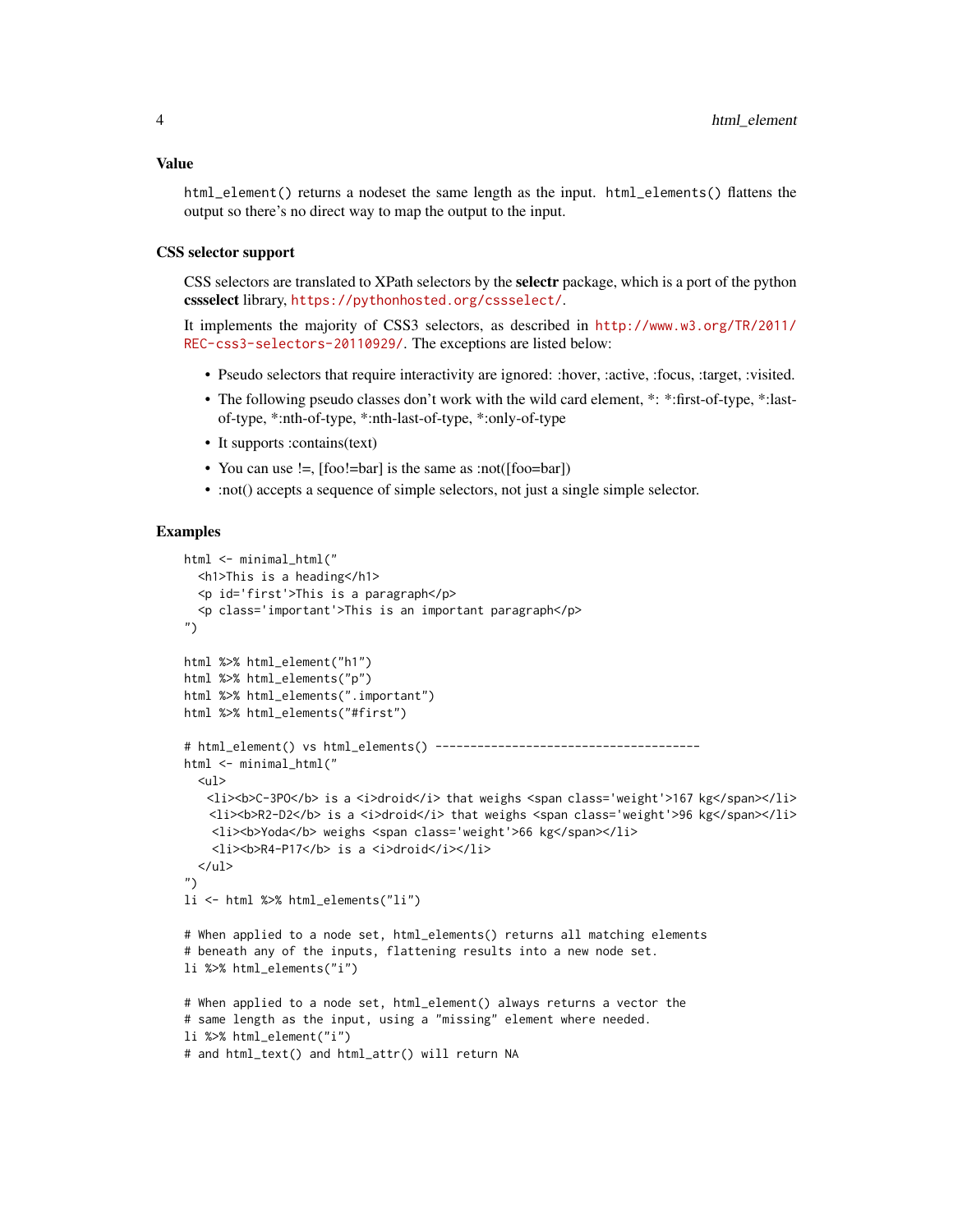```
li %>% html_element("i") %>% html_text2()
li %>% html_element("span") %>% html_attr("class")
```
html\_encoding\_guess *Guess faulty character encoding*

#### Description

html\_encoding\_guess() helps you handle web pages that declare an incorrect encoding. Use html\_encoding\_guess() to generate a list of possible encodings, then try each out by using encoding argument of read\_html(). html\_encoding\_guess() replaces the deprecated guess\_encoding().

#### Usage

```
html_encoding_guess(x)
```
#### Arguments

x A character vector.

#### Examples

```
# A file with bad encoding included in the package
path <- system.file("html-ex", "bad-encoding.html", package = "rvest")
x <- read_html(path)
x %>% html_elements("p") %>% html_text()
html_encoding_guess(x)
# Two valid encodings, only one of which is correct
read_html(path, encoding = "ISO-8859-1") %>% html_elements("p") %>% html_text()
read_html(path, encoding = "ISO-8859-2") %>% html_elements("p") %>% html_text()
```
<span id="page-4-1"></span>html\_form *Parse forms and set values*

#### Description

Use html\_form() to extract a form, set values with html\_form\_set(), and submit it with html\_form\_submit().

#### Usage

```
html_form(x, base_lur1 = NULL)html_form_set(form, ...)
html_form_submit(form, submit = NULL)
```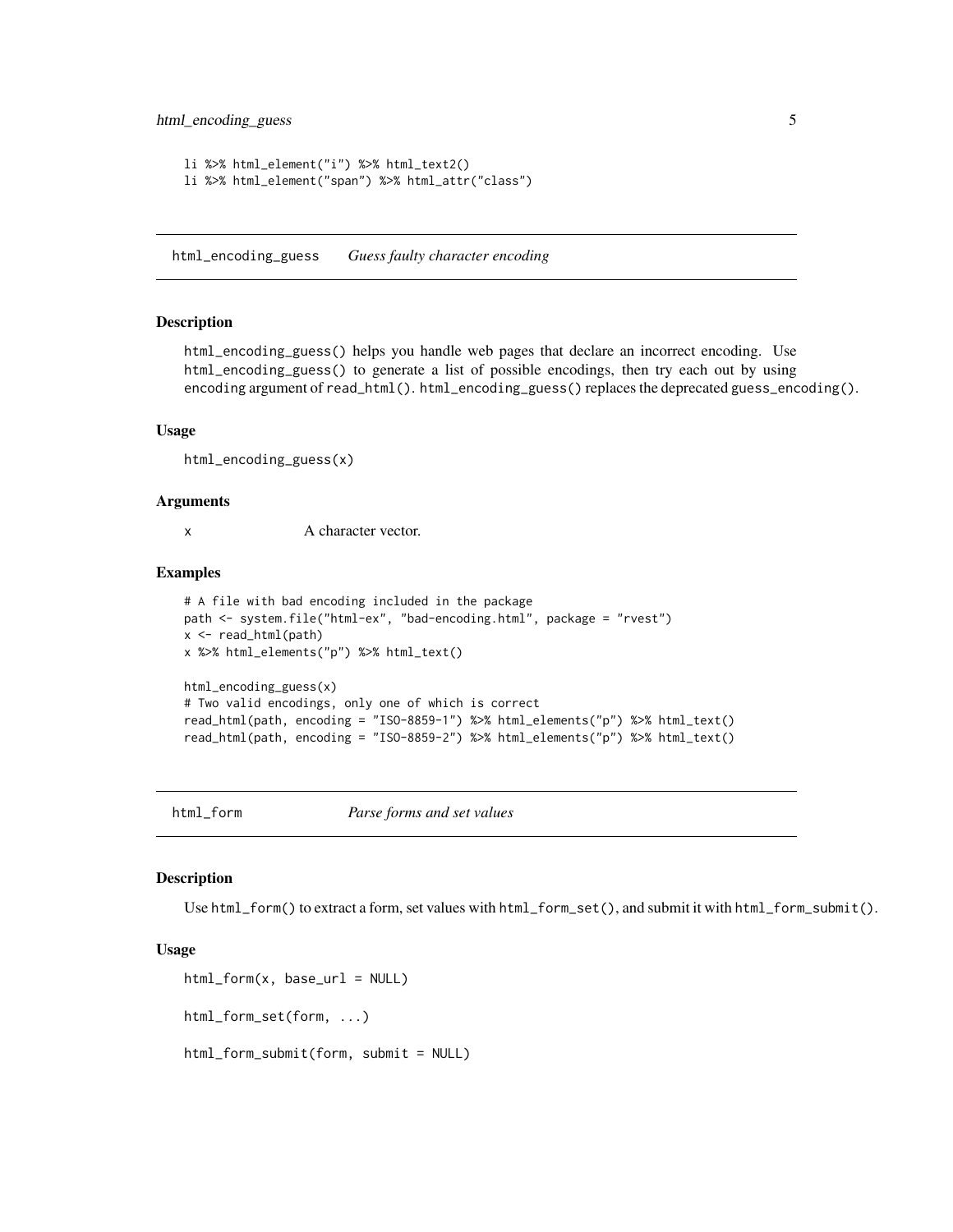#### <span id="page-5-0"></span>Arguments

| $\mathsf{x}$ | A document (from read_html()), node set (from html_elements()), node<br>$(from.html$ element $())$ , or session (from session $())$ . |
|--------------|---------------------------------------------------------------------------------------------------------------------------------------|
| base_url     | Base url of underlying HTML document. The default, NULL, uses the url of the<br>HTML document underlying x.                           |
| form         | A form                                                                                                                                |
| .            | $\langle$ dynamic-dots> Name-value pairs giving fields to modify.                                                                     |
|              | Provide a character vector to set multiple checkboxes in a set or select multiple<br>values from a multi-select.                      |
| submit       | Which button should be used to submit the form?                                                                                       |
|              | • NULL, the default, uses the first button.<br>• A string selects a button by its name.                                               |
|              |                                                                                                                                       |

• A number selects a button using its relative position.

#### Value

- html\_form() returns as S3 object with class rvest\_form when applied to a single element. It returns a list of rvest\_form objects when applied to multiple elements or a document.
- html\_form\_set() returns an rvest\_form object.
- html\_form\_submit() submits the form, returning an httr response which can be parsed with [read\\_html\(\)](#page-0-0).

#### See Also

HTML 4.01 form specification: <http://www.w3.org/TR/html401/interact/forms.html>

```
html <- read_html("http://www.google.com")
search <- html_form(html)[[1]]
search <- search %>% html_form_set(q = "My little pony", hl = "fr")
# Or if you have a list of values, use !!!
vals \le list(q = "web scraping", hl = "en")
search <- search %>% html_form_set(!!!vals)
# To submit and get result:
## Not run:
resp <- html_form_submit(search)
read_html(resp)
## End(Not run)
```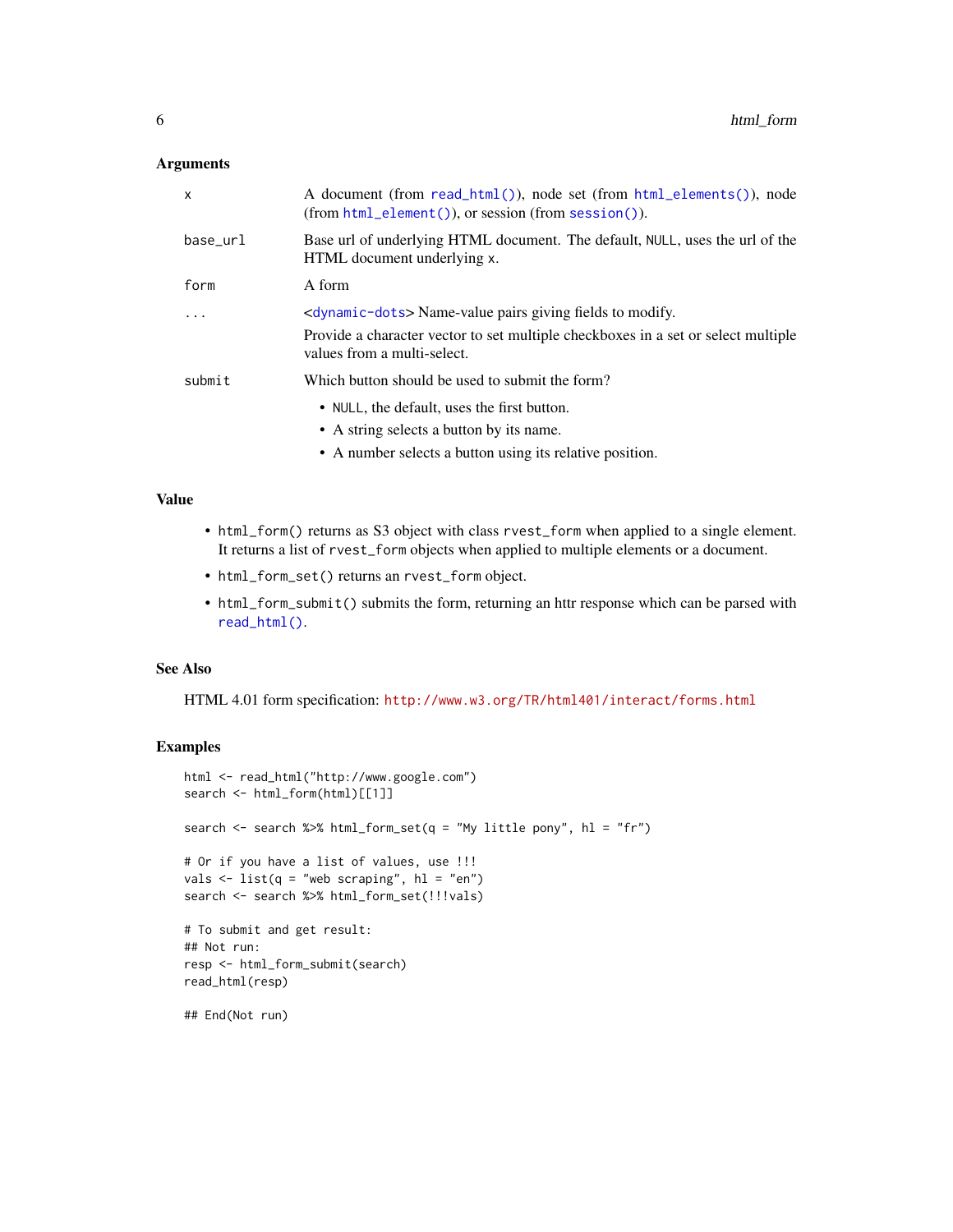<span id="page-6-0"></span>

#### Description

Get element name

#### Usage

html\_name(x)

#### Arguments

x A document (from [read\\_html\(\)](#page-0-0)), node set (from [html\\_elements\(\)](#page-2-1)), node (from [html\\_element\(\)](#page-2-2)), or session (from [session\(\)](#page-9-1)).

#### Value

A character vector the same length as x

#### Examples

```
url <- "https://rvest.tidyverse.org/articles/starwars.html"
html <- read_html(url)
```

```
html %>%
  html_element("div") %>%
  html_children() %>%
  html_name()
```
html\_table *Parse an html table into a data frame*

#### Description

The algorithm mimics what a browser does, but repeats the values of merged cells in every cell that cover.

#### Usage

```
html_table(
  x,
  header = NA,
  trim = TRUE,
  fill = deprecated(),
  dec = "''.
 na.strings = "NA",
  convert = TRUE
)
```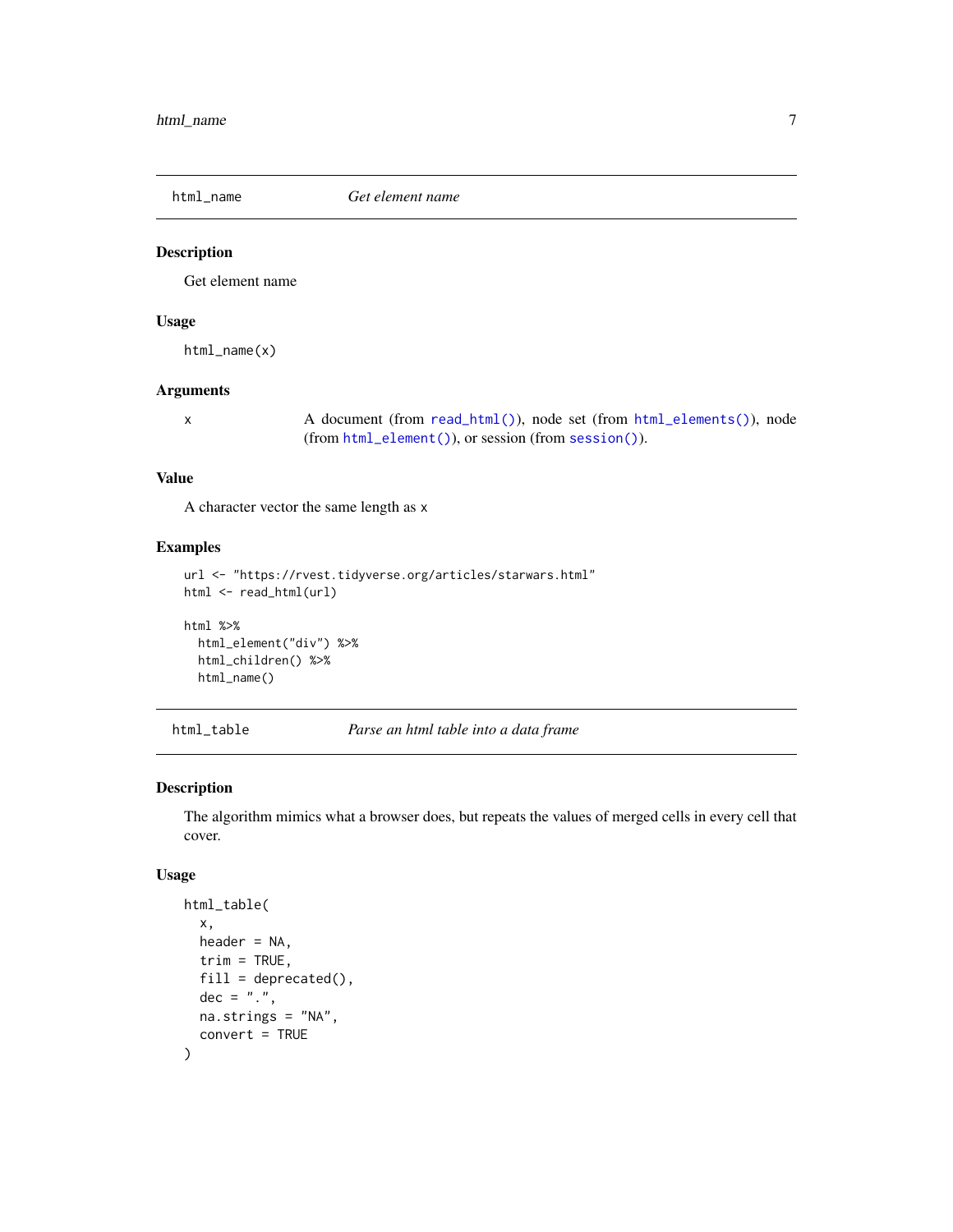#### <span id="page-7-0"></span>**Arguments**

| $\mathsf{x}$ | A document (from read_html()), node set (from html_elements()), node<br>(from html_element()), or session (from session()).                     |
|--------------|-------------------------------------------------------------------------------------------------------------------------------------------------|
| header       | Use first row as header? If NA, will use first row if it consists of $th$ tags.                                                                 |
|              | If TRUE, column names are left exactly as they are in the source document, which<br>may require post-processing to generate a valid data frame. |
| trim         | Remove leading and trailing whitespace within each cell?                                                                                        |
| fill         | Deprecated - missing cells in tables are now always automatically filled with NA.                                                               |
| dec          | The character used as decimal place marker.                                                                                                     |
| na.strings   | Character vector of values that will be converted to NA if convert is TRUE.                                                                     |
| convert      | If TRUE, will run type.convert () to interpret texts as integer, double, or NA.                                                                 |

#### Value

When applied to a single element,  $html_table()$  returns a single tibble. When applied to multiple elements or a document, html\_table() returns a list of tibbles.

```
sample1 <- minimal_html("<table>
  <tr><th>Col A</th><th>Col B</th></tr>
  <tr>><td>1</td><td>x</td></tr>
  <tr>>td>4</td><td>y</td></tr>
  <tr>><td>10</td><td>z</td></tr>
</table>")
sample1 %>%
  html_element("table") %>%
  html_table()
# Values in merged cells will be duplicated
sample2 <- minimal_html("<table>
  <tr>>th>A</th><th>B</th><th>C</th></tr>
  <tr>><td>1</td><td>2</td><td>3</td></tr>
  <tr>>td colspan='2'>4</td><td>5</td></tr>
  <tr>>td>6</td><td colspan='2'>7</td></tr>
</table>")
sample2 %>%
  html_element("table") %>%
  html_table()
# If a row is missing cells, they'll be filled with NAs
sample3 <- minimal_html("<table>
  <tr>>th>A</th><th>B</th><th>C</th></tr>
  <tr>>td colspan='2'>1</td><td>2</td></tr>
  <tr>>td colspan='2'>3</td></tr>
  <tr><td>4</td></tr>
</table>")
sample3 %>%
  html_element("table") %>%
  html_table()
```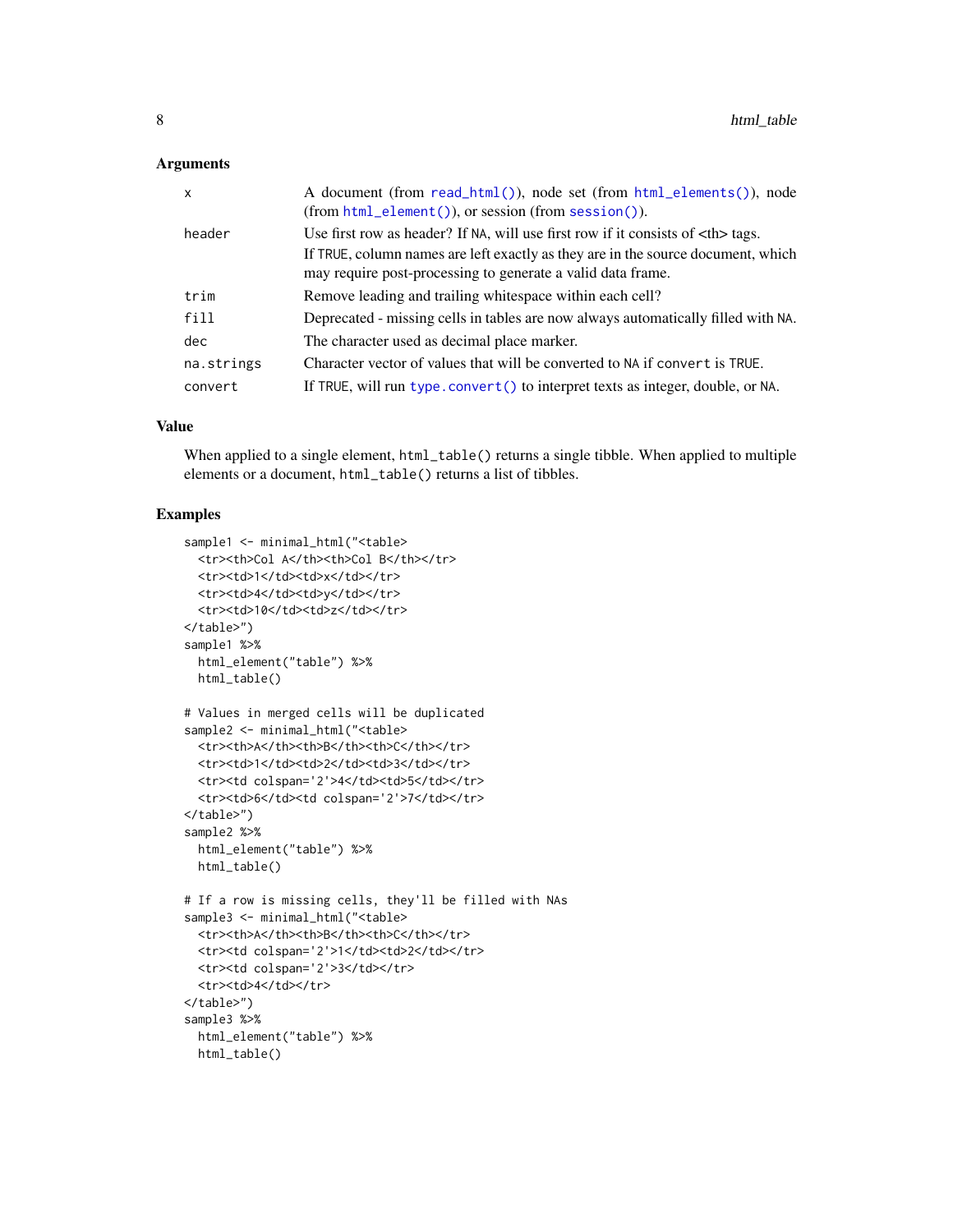<span id="page-8-0"></span>

#### Description

There are two ways to retrieve text from a element: html\_text() and html\_text2(). html\_text() is a thin wrapper around  $xml2::xml\_text()$  which returns just the raw underlying text. html\_text2() simulates how text looks in a browser, using an approach inspired by JavaScript's [innerText\(\).](https://developer.mozilla.org/en-US/docs/Web/API/HTMLElement/innerText) Roughly speaking, it converts  $\langle$ br  $/$  to " $\langle$ n", adds blank lines around  $\langle$ p $\rangle$  tags, and lightly formats tabular data.

html\_text2() is usually what you want, but it is much slower than  $html\_text()$  so for simple applications where performance is important you may want to use html\_text() instead.

#### Usage

```
html_text(x, trim = FALSE)
```

```
html_text2(x, preserve_nbsp = FALSE)
```
#### Arguments

| x             | A document, node, or node set.                                                                                                                                                                                                                                       |
|---------------|----------------------------------------------------------------------------------------------------------------------------------------------------------------------------------------------------------------------------------------------------------------------|
| trim          | If TRUE will trim leading and trailing spaces.                                                                                                                                                                                                                       |
| preserve_nbsp | Should non-breaking spaces be preserved? By default, html_text2() converts<br>to ordinary spaces to ease further computation. When preserve nbsp is TRUE,<br>will appear in strings as "\ua0". This often causes confusion because it<br>prints the same way as " ". |

### Value

A character vector the same length as x

```
# To understand the difference between html_text() and html_text2()
# take the following html:
html <- minimal_html(
  "<p>This is a paragraph.
   This another sentence.<br>This should start on a new line"
)
# html_text() returns the raw underlying text, which includes whitespace
# that would be ignored by a browser, and ignores the <br>
html %>% html_element("p") %>% html_text() %>% writeLines()
# html_text2() simulates what a browser would display. Non-significant
```

```
# whitespace is collapsed, and <br> is turned into a line break
```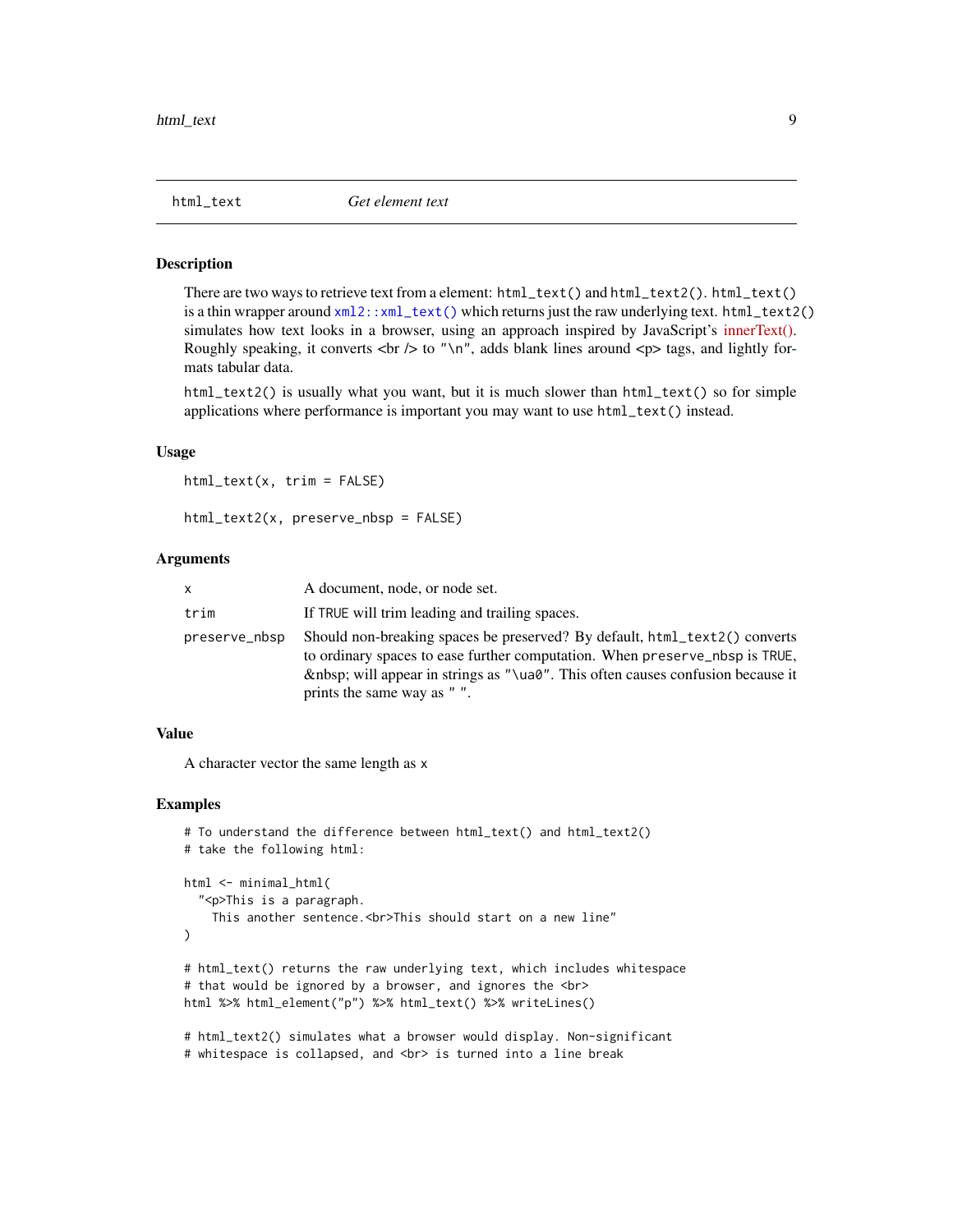<span id="page-9-0"></span>10 session session session session session session session session session session session session session se

```
html %>% html_element("p") %>% html_text2() %>% writeLines()
# By default, html_text2() also converts non-breaking spaces to regular
# spaces:
html <- minimal_html("<p>x&nbsp;y</p>")
x1 <- html %>% html_element("p") %>% html_text()
x2 <- html %>% html_element("p") %>% html_text2()
# When printed, non-breaking spaces look exactly like regular spaces
x1
x2
# But aren't actually the same:
x1 == x2# Which you can confirm by looking at their underlying binary
# representaion:
charToRaw(x1)
charToRaw(x2)
```
<span id="page-9-1"></span>session *Simulate a session in web browser*

#### Description

This set of functions allows you to simulate a user interacting with a website, using forms and navigating from page to page.

- Create a session with session(url)
- Navigate to a specified url with session\_jump\_to(), or follow a link on the page with session\_follow\_link().
- Submit an [html\\_form](#page-4-1) with session\_submit().
- View the history with session\_history() and navigate back and forward with session\_back() and session\_forward().
- Extract page contents with [html\\_element\(\)](#page-2-2) and [html\\_elements\(\)](#page-2-1), or get the complete HTML document with [read\\_html\(\)](#page-0-0).
- Inspect the HTTP response with [httr::cookies\(\)](#page-0-0), [httr::headers\(\)](#page-0-0), and [httr::status\\_code\(\)](#page-0-0).

#### Usage

```
session(url, ...)
is.session(x)
session_jump_to(x, url, ...)
session_follow_link(x, i, css, xpath, ...)
session_back(x)
```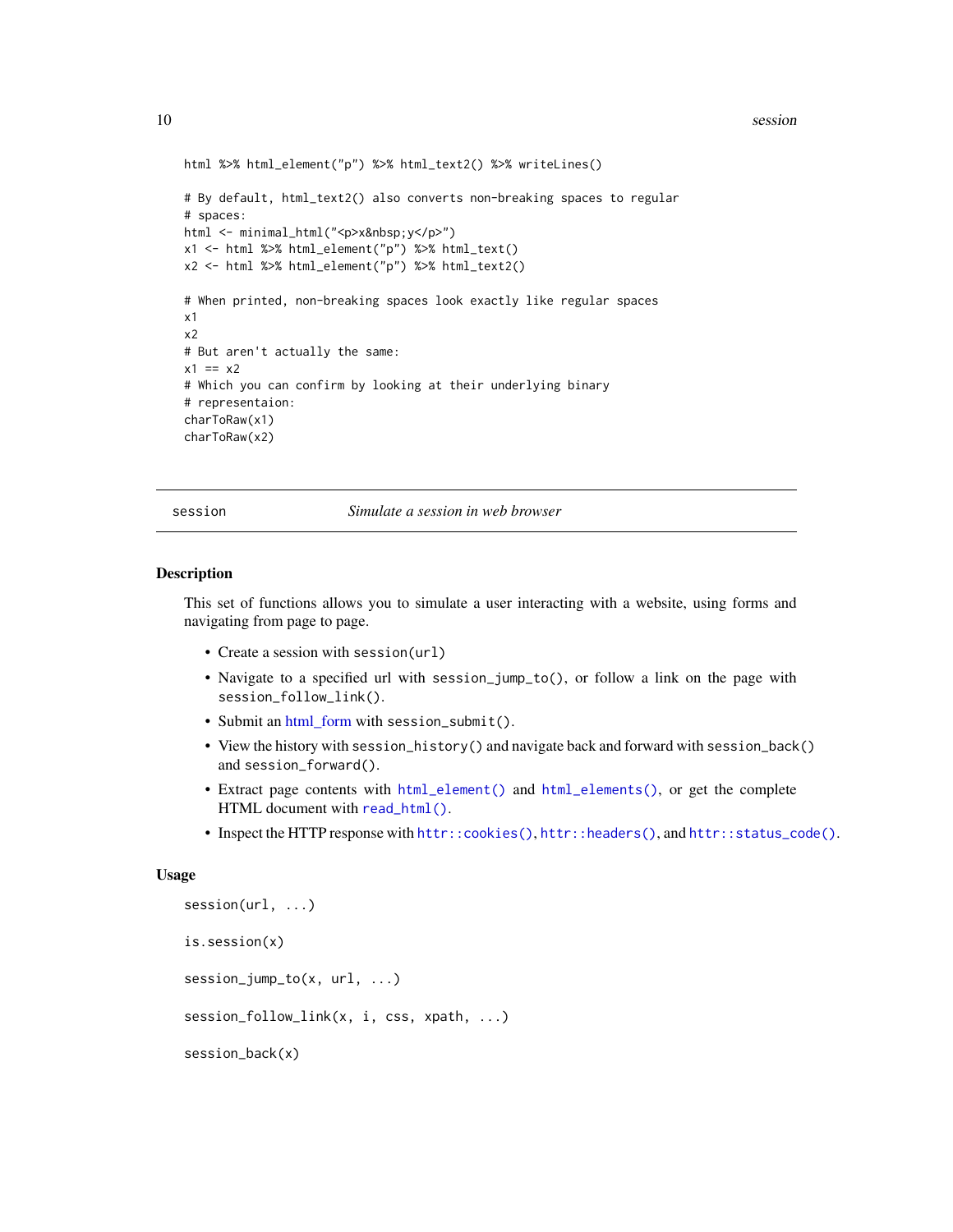#### <span id="page-10-0"></span>session and the session of the session of the session of the session of the session of the session of the session of the session of the session of the session of the session of the session of the session of the session of

```
session_forward(x)
```
session\_history(x)

 $session\_submit(x, form, submit = NULL, ...)$ 

#### Arguments

| url          | A URL, either relative or absolute, to navigate to.                                                                            |
|--------------|--------------------------------------------------------------------------------------------------------------------------------|
| $\cdot$      | Any additional httr config to use throughout the session.                                                                      |
| $\mathsf{x}$ | A session.                                                                                                                     |
| i            | A integer to select the ith link or a string to match the first link containing that<br>text (case sensitive).                 |
| <b>CSS</b>   | Elements to select. Supply one of css or xpath depending on whether you want<br>to use a CSS selector or XPath 1.0 expression. |
| xpath        | Elements to select. Supply one of css or xpath depending on whether you want<br>to use a CSS selector or XPath 1.0 expression. |
| form         | An html_form to submit                                                                                                         |
| submit       | Which button should be used to submit the form?                                                                                |
|              | • NULL, the default, uses the first button.                                                                                    |
|              | • A string selects a button by its name.                                                                                       |
|              | • A number selects a button using its relative position.                                                                       |

```
s <- session("http://hadley.nz")
s %>%
  session_jump_to("hadley-wickham.jpg") %>%
  session_jump_to("/") %>%
  session_history()
s %>%
  session_jump_to("hadley-wickham.jpg") %>%
  session_back() %>%
  session_history()
```

```
s %>%
 session_follow_link(css = "p a") %>%
 html_elements("p")
```